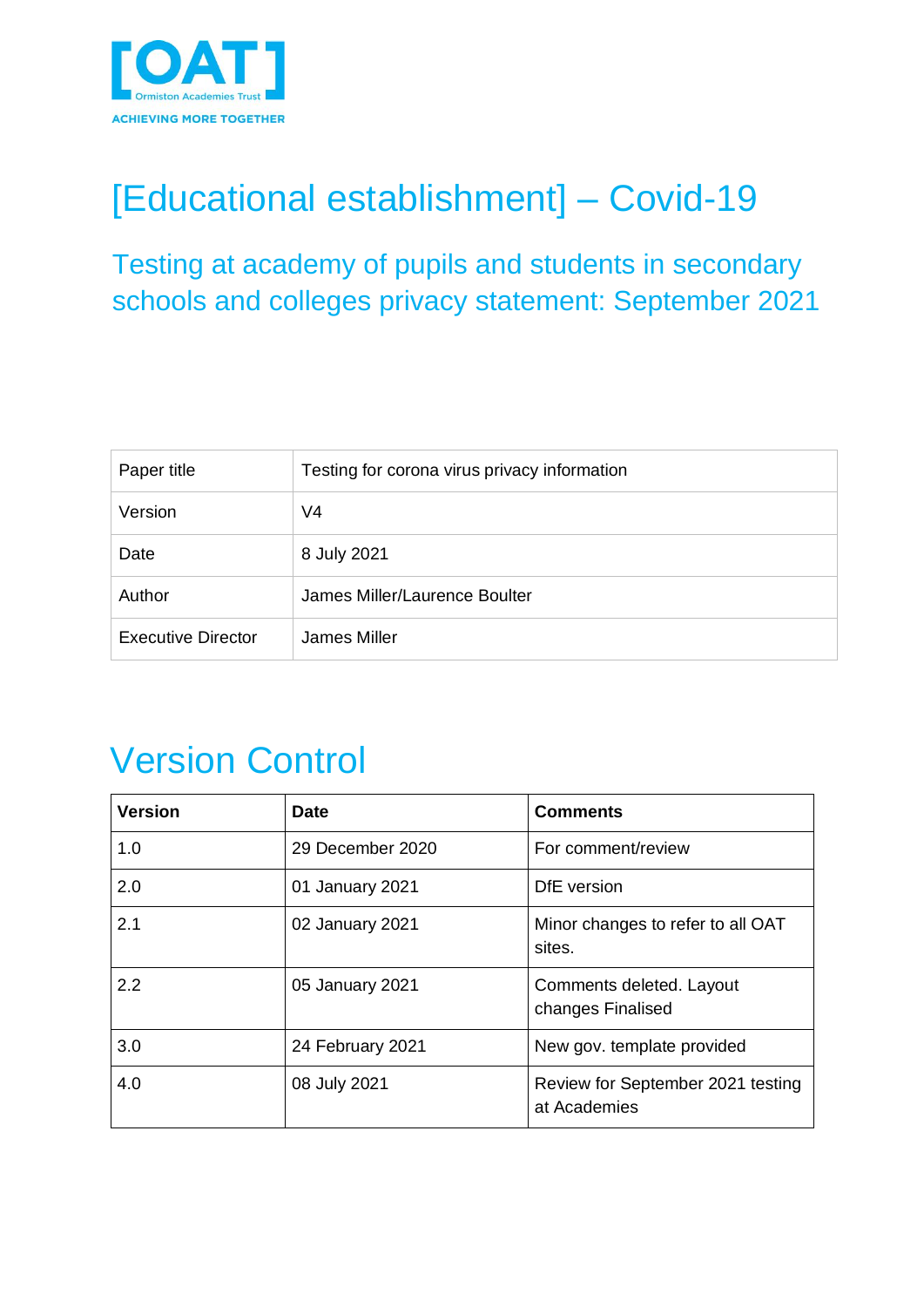## **Introduction**

The government coronavirus (Covid-19) testing programme has now been extended so that a form of the test can be carried out with consent in schools for staff and pupils (we refer to our children as pupils collectively) when Academies open after the summer break in September 2021.

The information provided in this privacy notice is specifically related to information collected and processed relating to the Covid-19 pandemic. More information about data privacy can be found at the<http://www.ormistonacademiestrust.co.uk/documents-and-policies/> website.

### Who are we?

Ormiston Academies Trust is the organisation which is in charge of your personal information.

This means we are called the Data Controller.

The postal address of the Academy Trust is:

Ormiston Academies Trust (OAT), One Victoria Square, Birmingham, West Midlands B11BD

OAT is one of the largest not-for-profit multi-academy trusts in England. We educate over 30,000 pupils across six English regions, in 32 secondary schools, seven primary schools and one special school. We are referred to as OAT Academies in this document.

If you want to contact us about the data we control, please contact the Data Protection Officer, Laurence Boulter. He can be contacted via [dpo@ormistonacademies.co.uk](mailto:dpo@ormistonacademies.co.uk) or on 0121 262 4725. If there are parts of this privacy notice that you do not understand, please contact your class teacher or a member of the academy senior staff, who will be able to explain it to you.

## Ownership of the Personal Data

To enable the Covid-19 testing to be completed at [Name of school/college], we need to process personal data for staff and pupils taking part, including sharing of personal data where we have a legal obligation. [Name of school/college] is the Data Controller for the data required for processing the Covid-19 tests and undertaking any actions which are needed by the school/college to ensure we meet our public health and safeguarding legal obligations.

Personal data relating to tests for pupils/students is processed under article 6 (1) (e) of the UK GDPR (public task). This is based on the [school's/college's/16-19 academy] proprietor's official authority for the conduct of the [school/college/institution]. [Section 175 of the Education Act 2002 and paragraph 3 of Schedule 1 to the Education Act 2002 for maintained schools OR paragraph 7 of the Schedule to the Education (Independent School Standards) Regulations 2014 for independent Schools including Academy Schools and Alternative Provision Academies OR requirements pertaining to policies on health and welfare for 16-19 Academies; OR paragraphs 3 and 14 of the Schedule to the Non-Maintained Special Schools (England) Regulations 2015 applicable to Non-Maintained Special Schools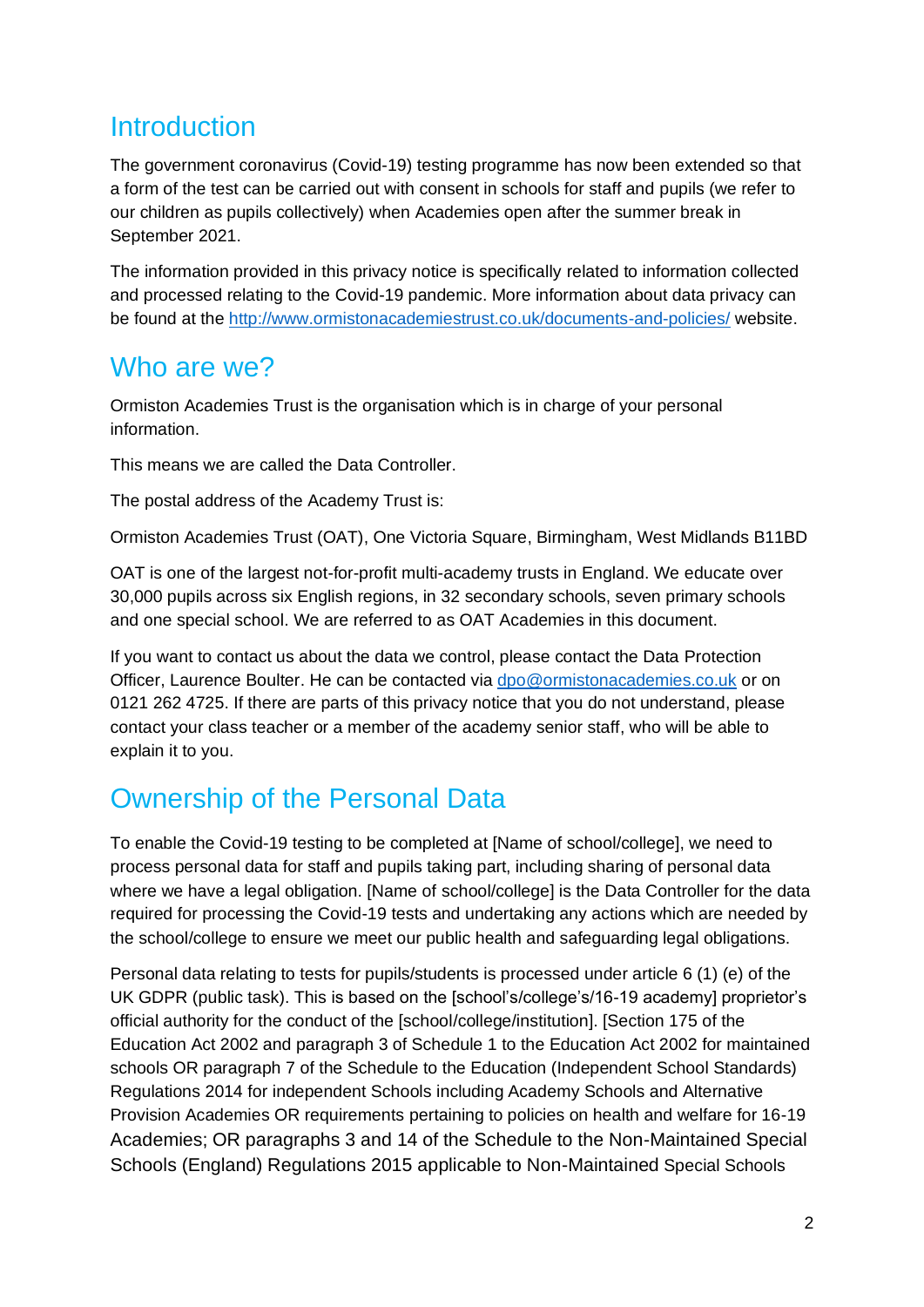OR section 19(2) – (4) and 33F(2)-(6) of the Further and Higher Education Act 1992 for Further Education Corporations and Sixth Form College Corporations] is/are also relevant.

[Personal Data relating to staff is processed under article 6 (1) (f) of the UK GDPR the legitimate interest of the data controller to ensure we can minimise the spread of Covid-19 in a timely manner and enable us to continue to deliver education services safely and securely].

[The following paragraph is relevant to both pupils and staff taking tests].

The processing of special category personal data is processed under article 9 (2) (i) of the UK GDPR, where it is in the public interest on Public Health Grounds. This data is processed under the obligations set out in Public Health legislation (Regulations 3(1) and (4) of the Health Service (Control of Patient Information) Regulations 2002 (COPI)) which allows the sharing of data for Covid-19 related purposes and where it is carried out by [a health care professional OR someone who owes an equivalent duty of confidentiality to that data].

Data Controllership is then passed to the Department for Health and Social Care (DHSC), when we transfer your personal data, and your test results to them. For more information about what they do with your data please see the Test and Trace Privacy Notice.

The [Name of school/college] remains the Data Controller for the data we retain about you.

## Personal Data involved in the process

We use the following information to help us manage and process the tests:

- $\mathbf{r}$ Name
- Date of birth (and year group)
- **Gender**
- **Ethnicity**
- **Home postcode**
- Email address  $\mathbf{r}$
- Mobile number
- **Unique barcode assigned to each individual test, and which will become the primary** reference number for the tests
- Test result ×.
- Parent/guardians contact details (if required)

We will only use information that is collected directly from you, specifically for the purpose of the tests, even if you have previously provided us with this information.

#### How we store your personal information

The information will only be stored securely on local spreadsheets called Covid-19 results registers, in school/college whilst it is needed. It will also be entered directly onto DHSC digital services for the NHS Test and Trace purposes. Schools/colleges will not have access to the information on the digital service once it has been entered.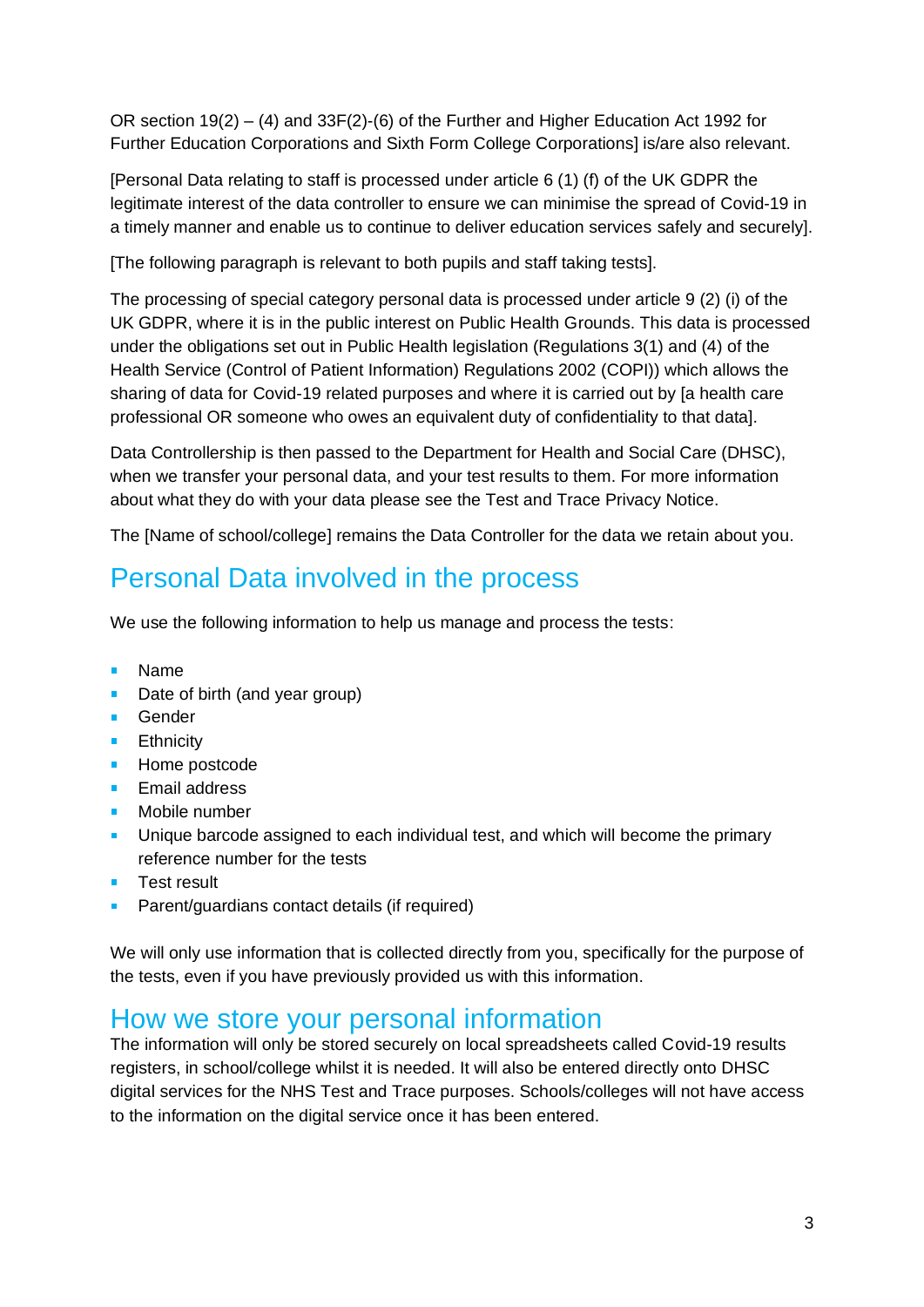# Processing of Personal Data Relating to Positive test results

The member of staff, pupil, student or parent (depending on contact details provided) will be informed of the result by the school/college and advised how to book a confirmatory test.

We will use this information to enact their own Covid-19 isolation processes without telling anyone who it is that has received the positive test.

The information will be transferred to DHSC, who will share this with the NHS, GPs. Public Health England (PHE) and the Local Government will use this information for wider test and trace activities as well as statistical and research purposes.

This information is processed and shared under obligations set out in Public Health legislation under Regulations 3(1) and (4) of the Health Service (Control of Patient Information) Regulations 2002 (COPI) which allows the sharing of data for Covid-19 related purposes.

The results register will not be shared with any third parties and will be retained for a minimum of 14 days and up to a month after the last entries are made by the school into them.

DHSC will retain information for up to eight (8) years. For more information about what the DHSC do with your data please see their [Covid-19 Privacy Notice.](https://www.gov.uk/government/publications/coronavirus-covid-19-testing-privacy-information/testing-for-coronavirus-privacy-information-quick-read--2)

## Processing of Personal Data Relating to Negative and Void test results

We will record a negative or void result and the information is transferred to DHSC, NHS. PHE and the Local Government who will use the information for statistical and research purposes.

This information is processed and shared under obligations set out in Public Health legislation under Regulations 3(1) and (4) of the Health Service (Control of Patient Information) Regulations 2002 (COPI) which allows the sharing of data for Covid-19 related purposes.

The results register will not be shared with any third parties and will be retained for a minimum of 14 days and up to a month after the last entries are made by the school into them.

DHSC will retain information for up to eight (8) years. For more information about what the DHSC do with your data please see their Covid-19 Privacy Notice.

## Processing of Personal Data relating to declining a test

If you decline a test, we record your decision under the legitimate interest of school in order to have a record of your decisions and to reduce unnecessary contact with you regarding testing.